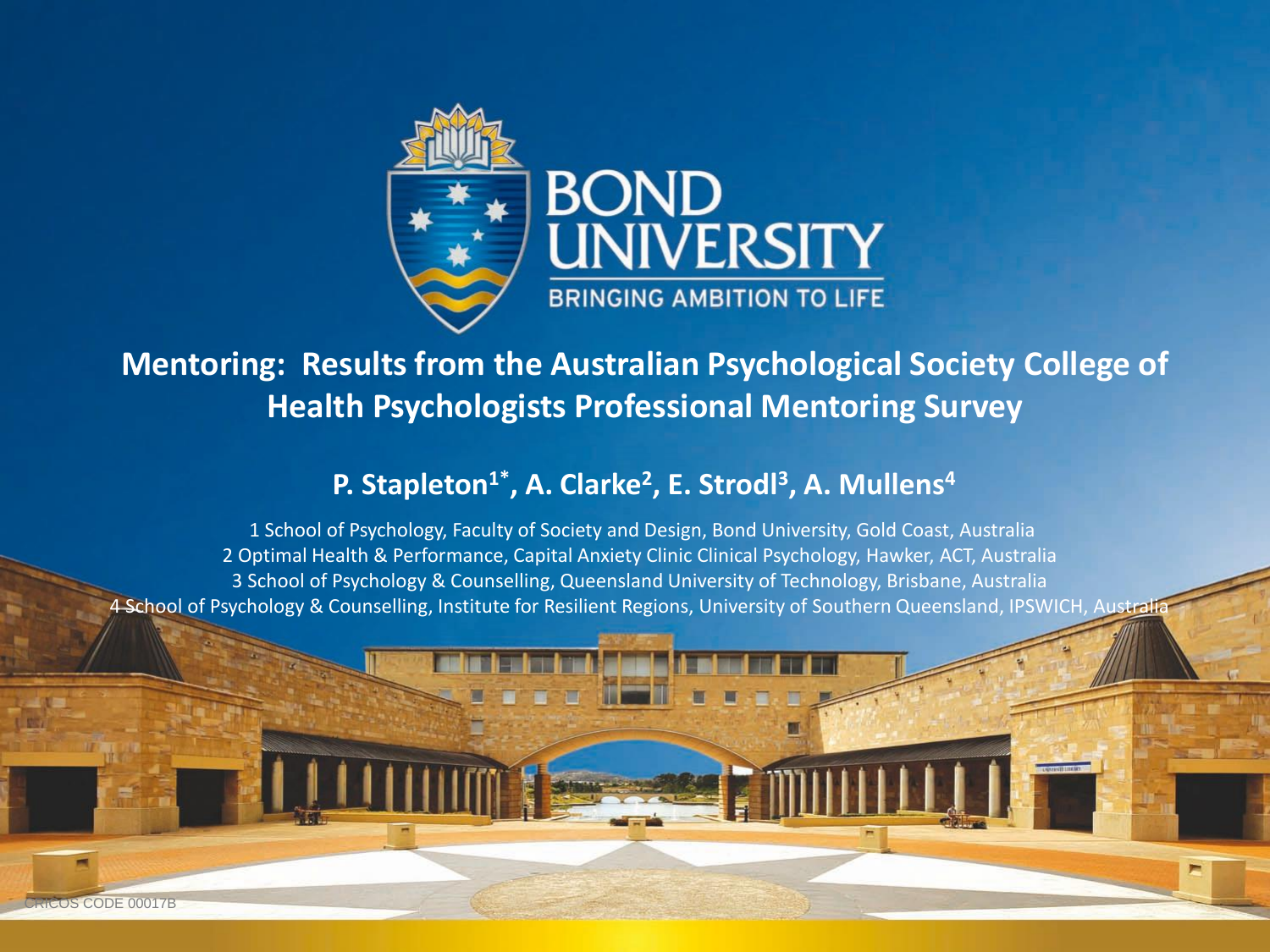# **Survey Need**

- A key purpose of APS College of Health Psychologists (CHP) is to provide professional support for Health Psychologists
- Professional mentoring provides opportunities for new practitioners, to be matched with established practitioners, to assist with transition to professional practice
- This project aims to better understand members' needs, for future support/development opportunities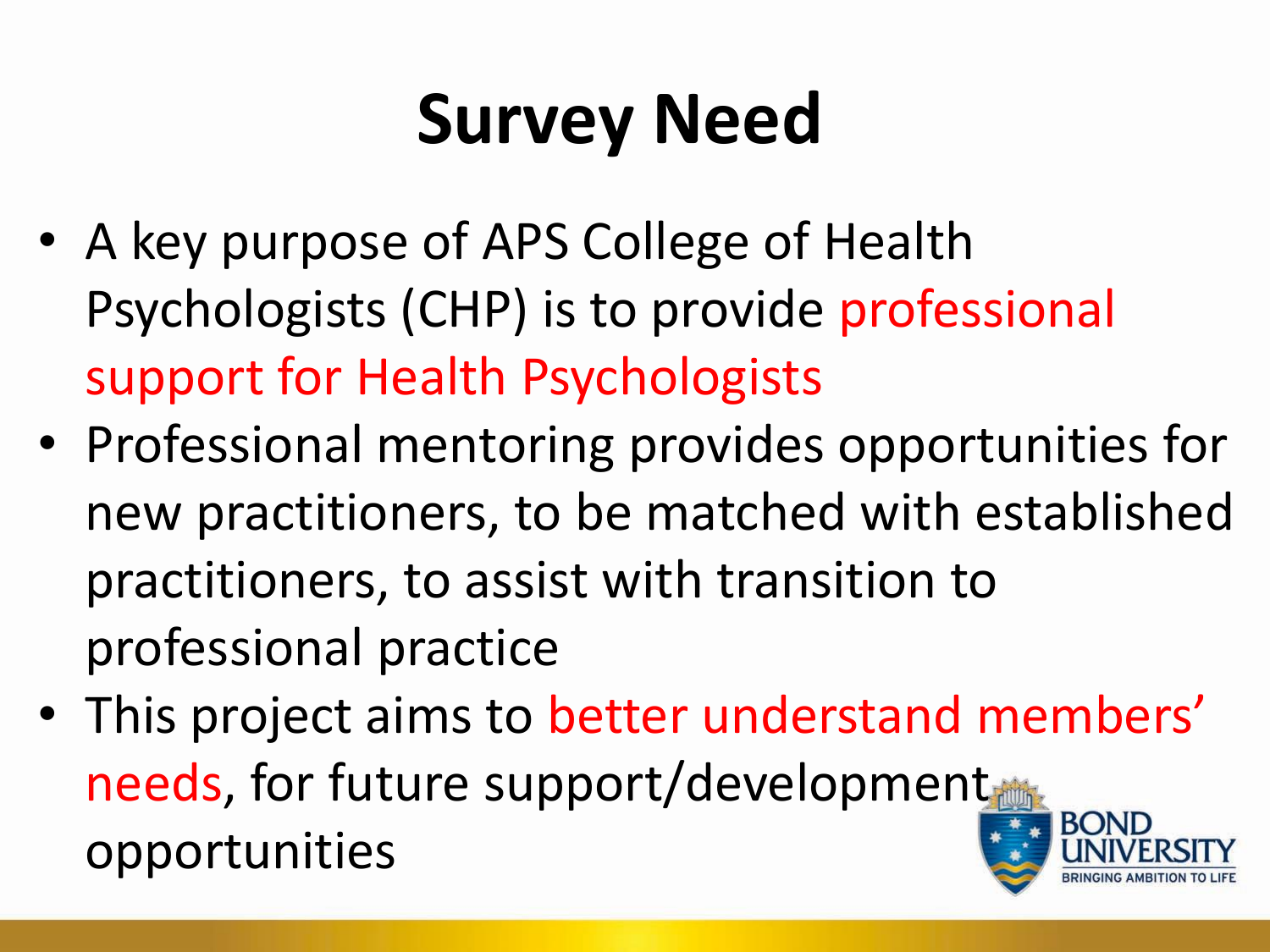# **Process**

- Mentoring Survey Health Psychologists comprising all membership categories and finalyear post-graduate Health Psychology students were invited were invited to complete a mentoring survey online
- Ethics approval Bond University
- N=52 (Vic, then Qld)
- 80% knew the process for becoming Health Psychology-endorsed, whilst half (56%) **BON** knew requirements for CHP membership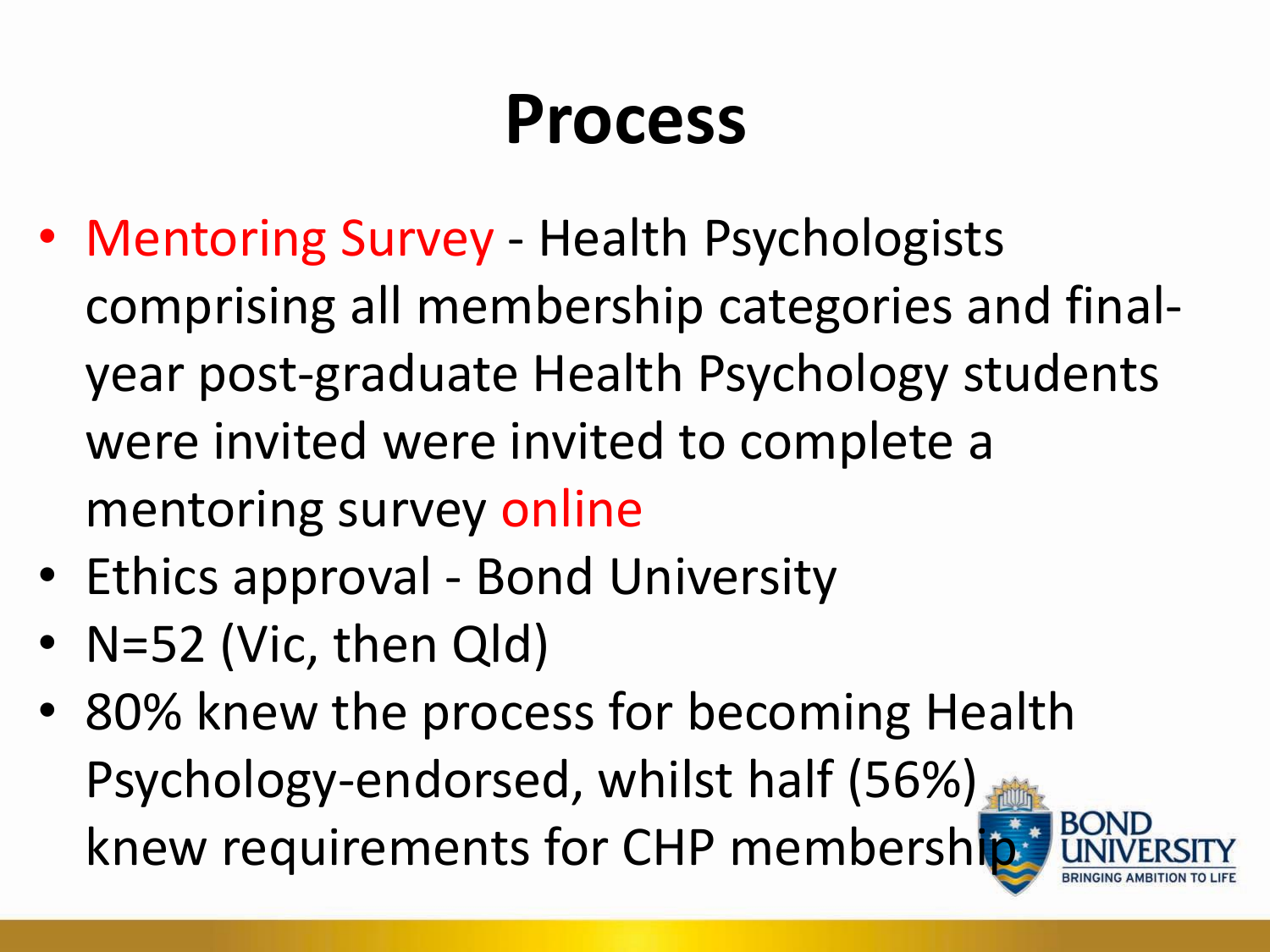# **Eligibility**

• Associate Members of the College of Health Psychologists or anyone who has completed a post-graduate psychology program (e.g. Masters, Doctorate or Professional Psychology Diploma) within the past 5 years



Think Better, Live Better, Be Better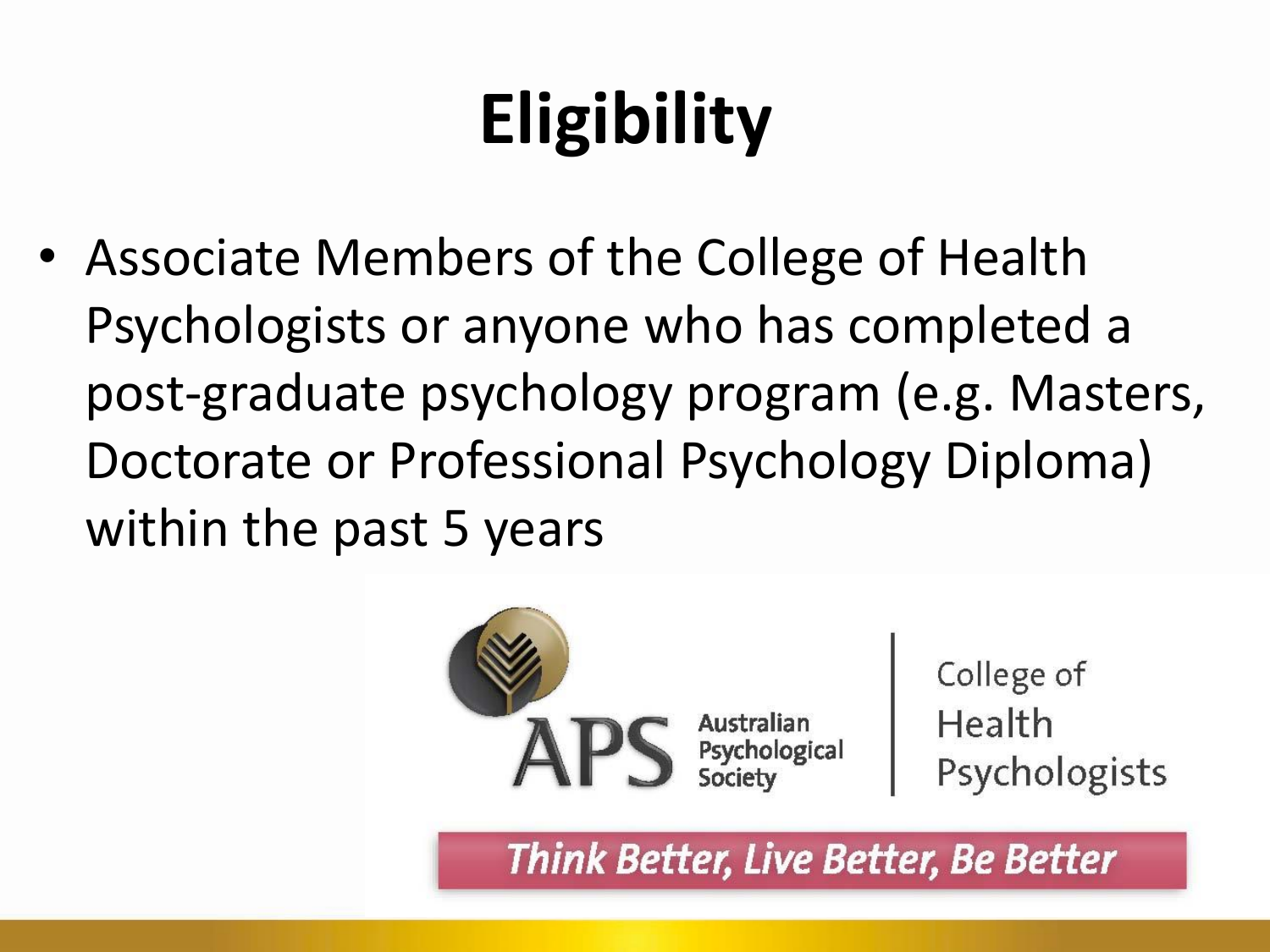# Demographics

- 87% female; 12% male
- 57% graduated from highest degree within six years, 27% post-grads
- 66% Health Psychology Masters/PhD
- 62.5% employed (FT, PT)
- 75% were CHP members

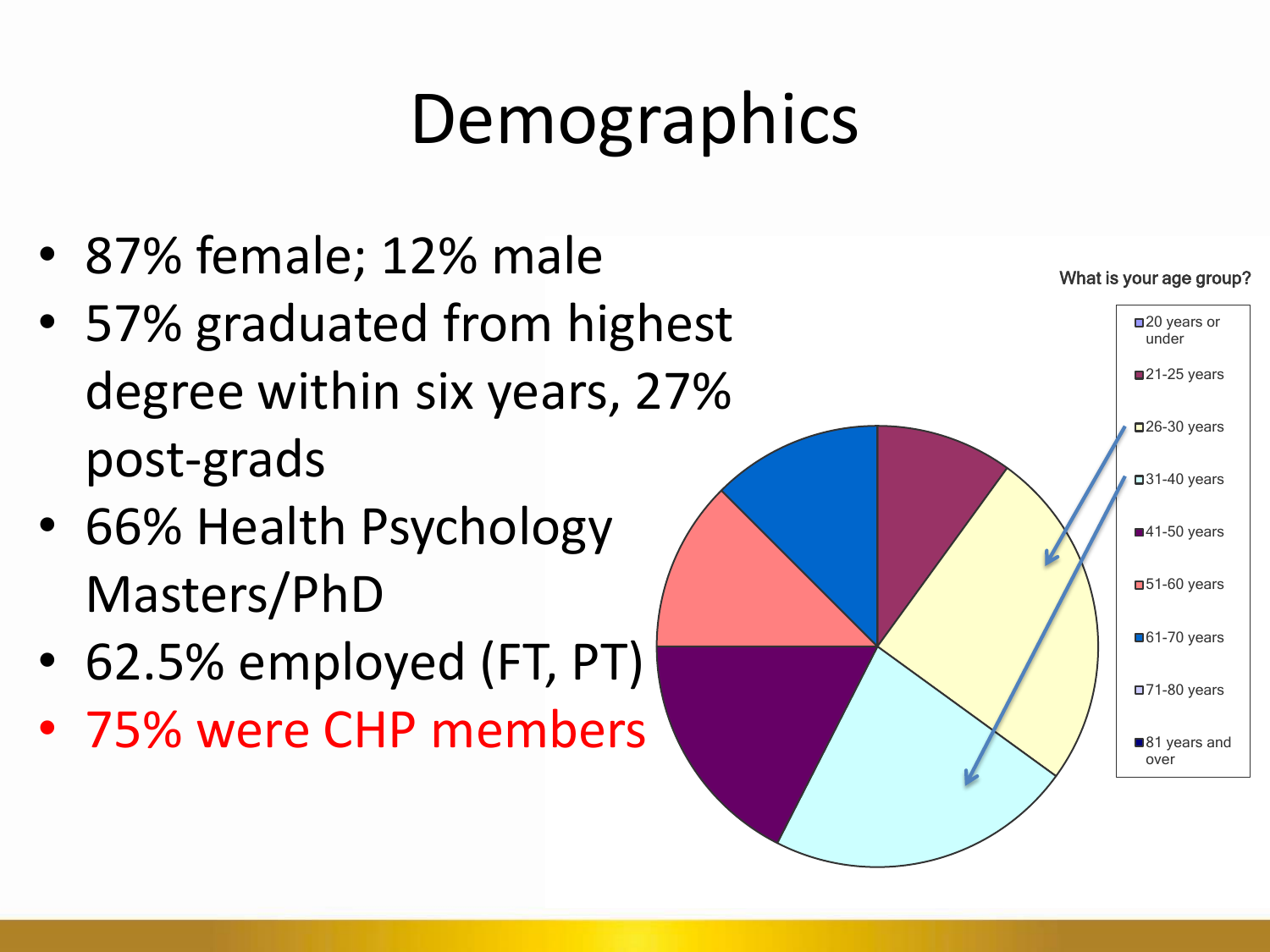# **Primary Work Place**

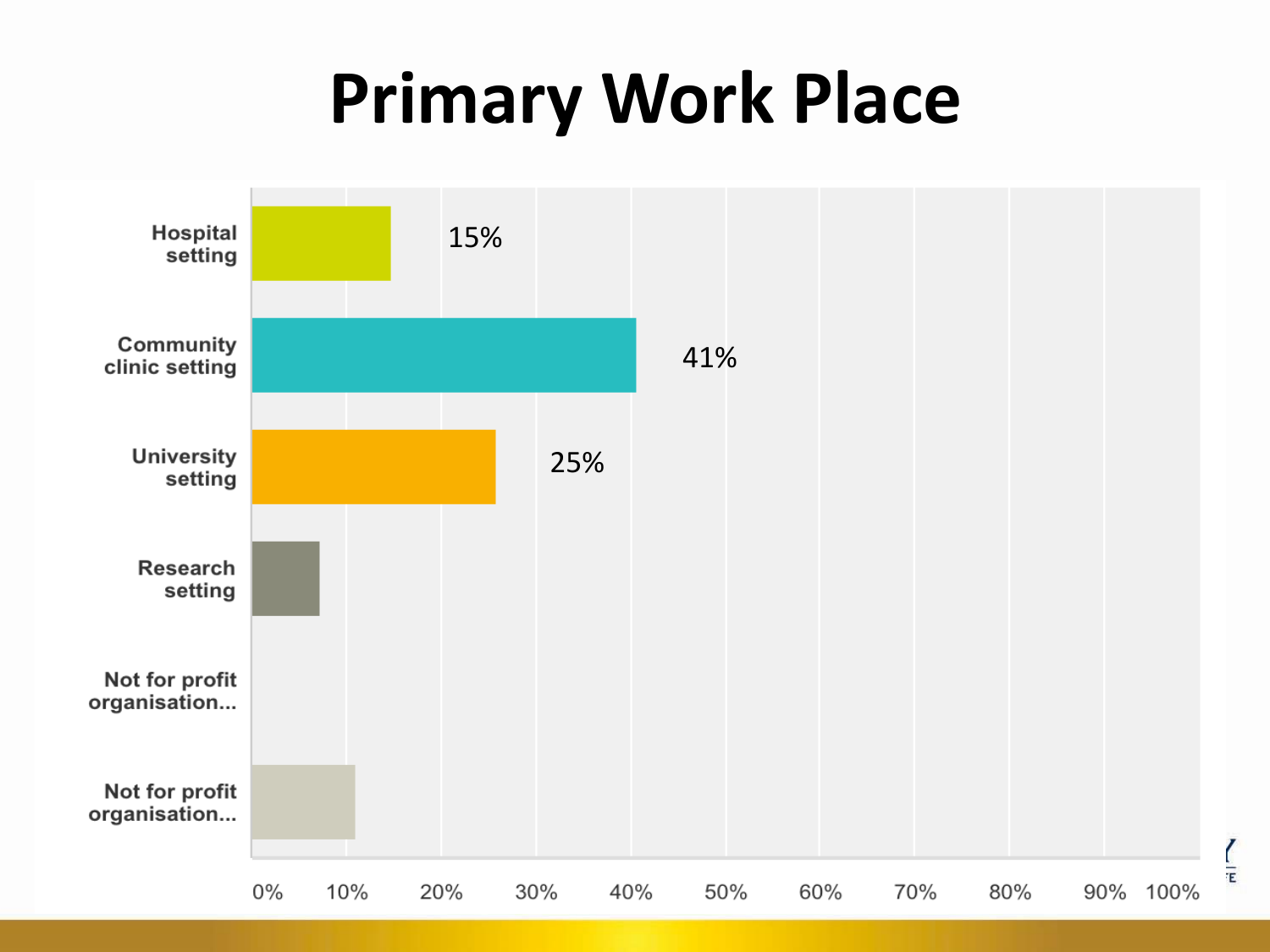# 67% would recommend Health Psychology as a Career

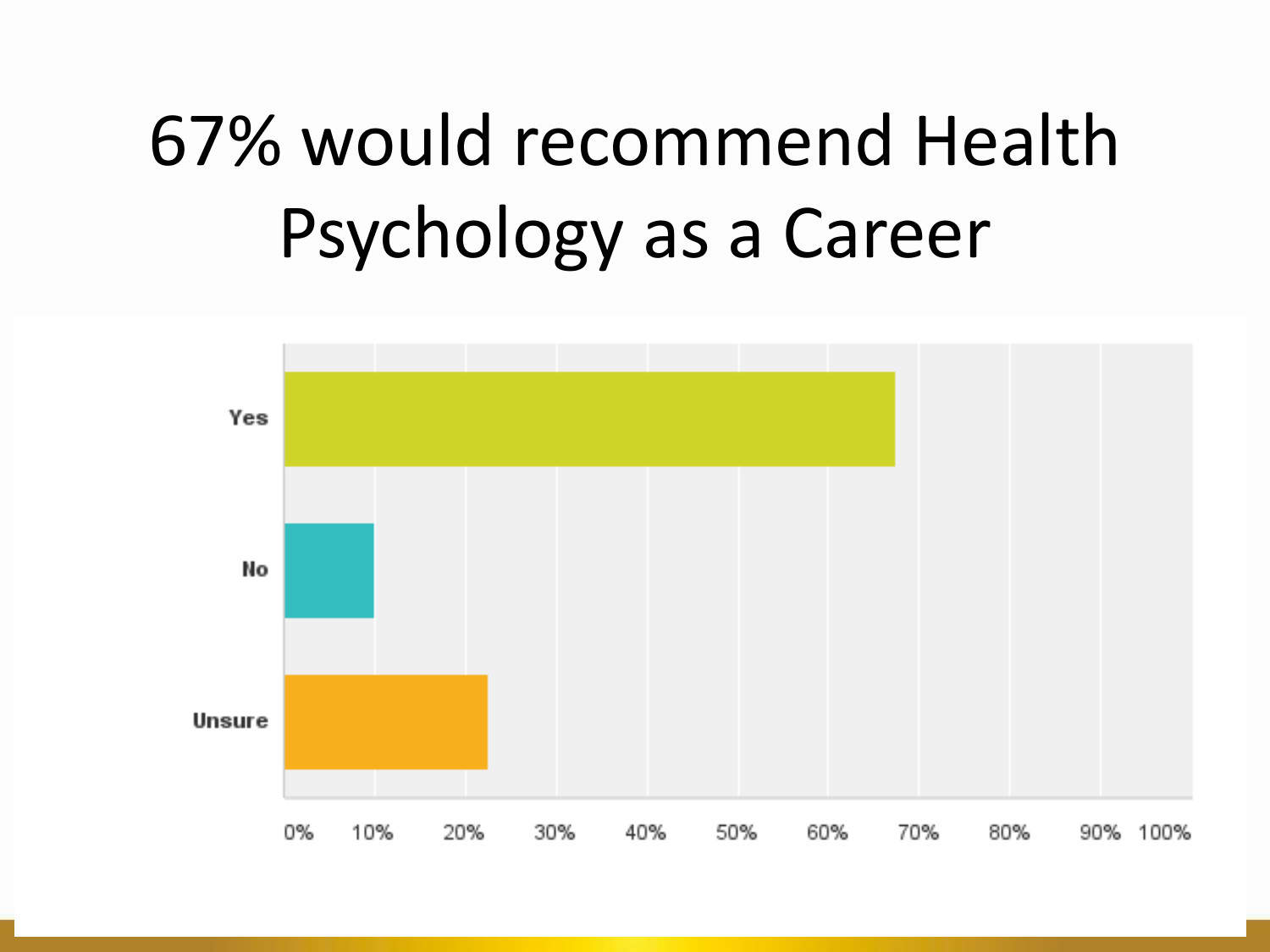### 73% interested in a mentoring program

Advice about endorsement requirements, employment and growing a career in health psychology were the most important

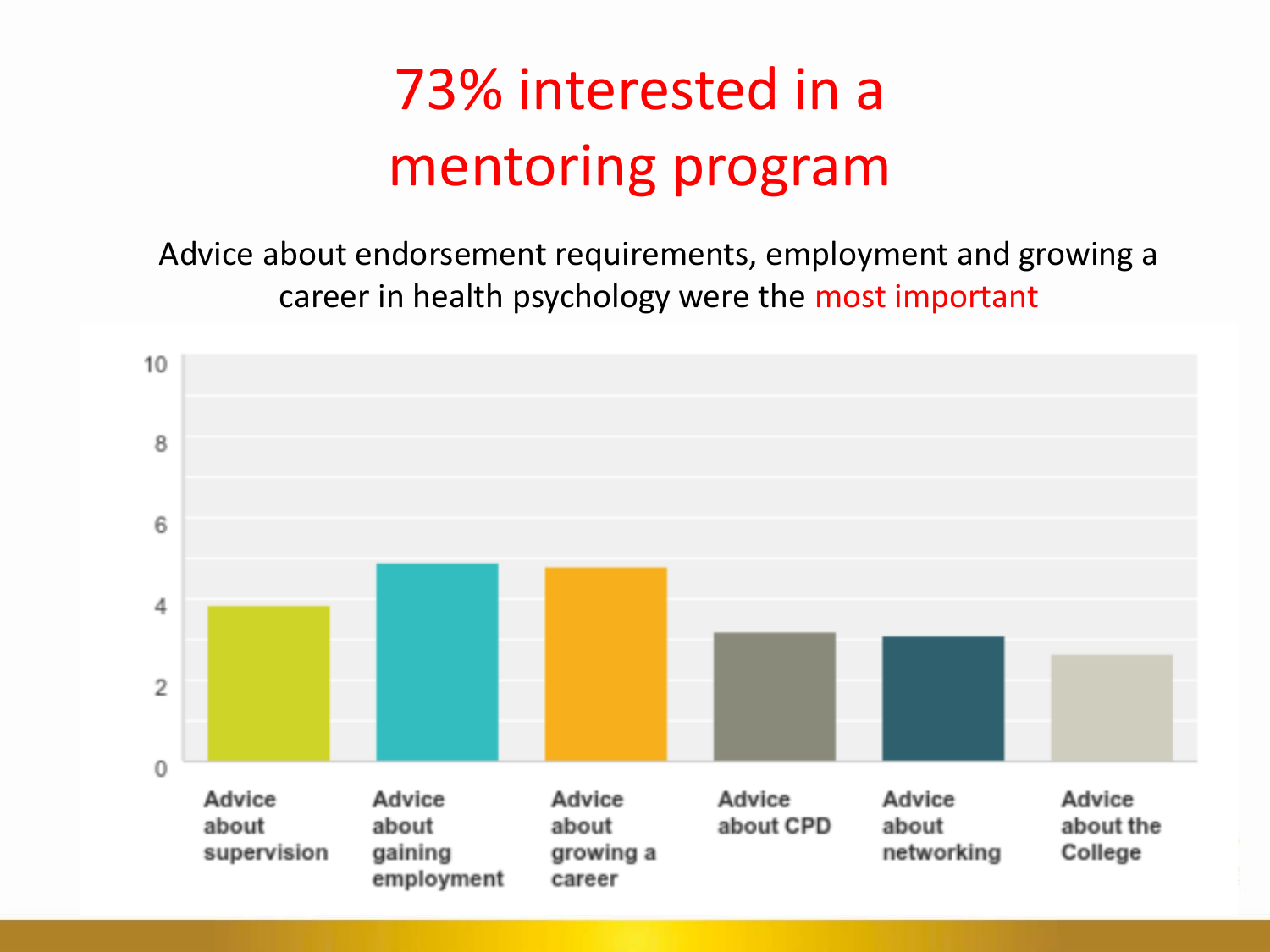## Communication Preferences

#### **Which methods of communication would you prefer to use in such a mentoring program?**

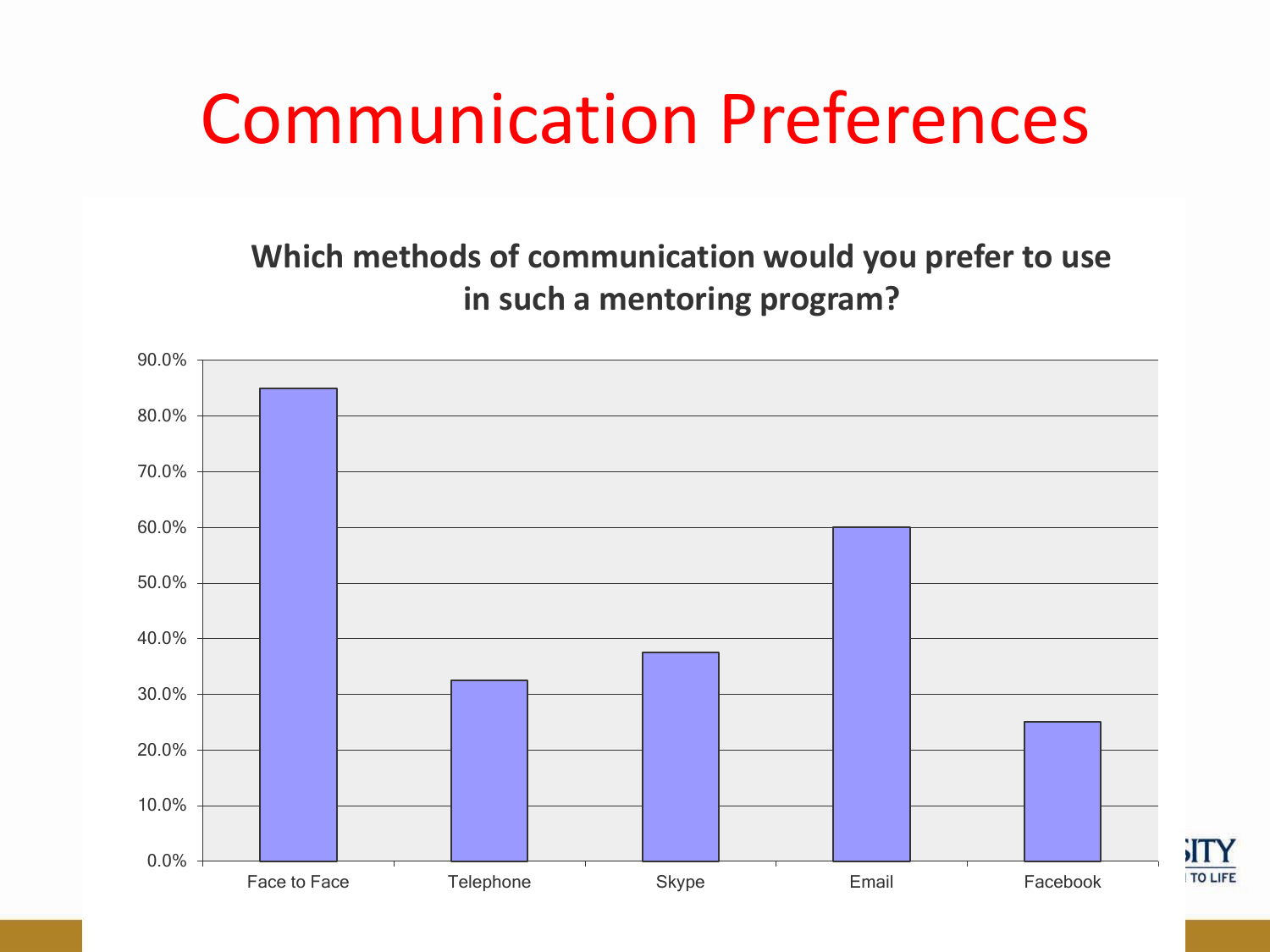# **Qualitative Aspect**

#### *The Need for Mentoring*

- *There are a limited number of health psychology supervisors so I would appreciate any mentoring opportunities*
- *I would like to be a health psychologist but there are so few around and available that it is difficult to identify clear pathways and access supervision*
- *Broadening my knowledge base from a more experienced health psychologist is always going to be a valuable experience*
- *There is some fear and uncertainty for new graduates regarding the future of the discipline. Having a mentor would assist in providing guidance, feedback regarding professional identify, and networking opportunities, leading to employment*

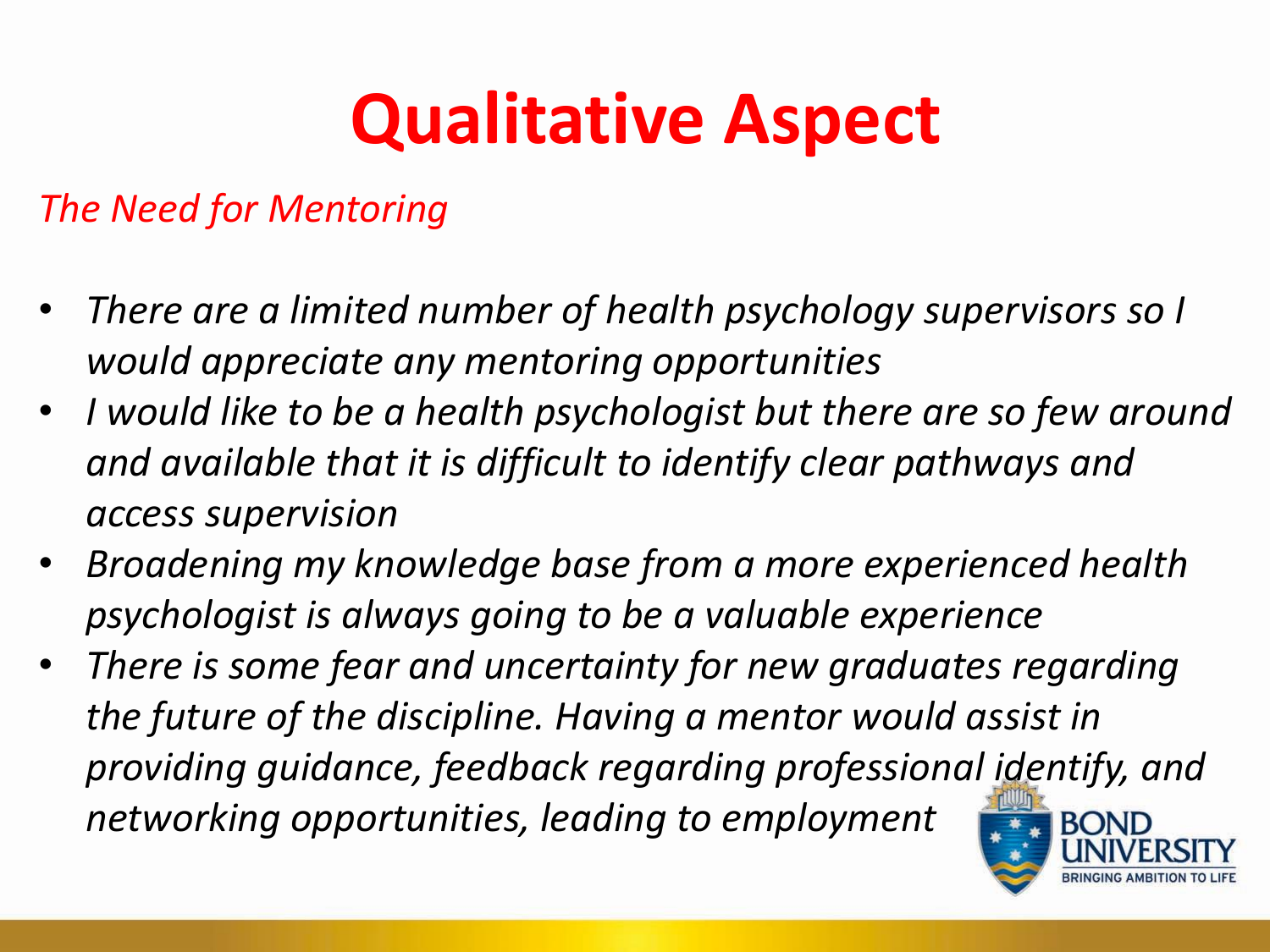## **Qualitative Aspect: The Barriers**

### *Remuneration / Cost*

*Lack of time with current work and family commitments*

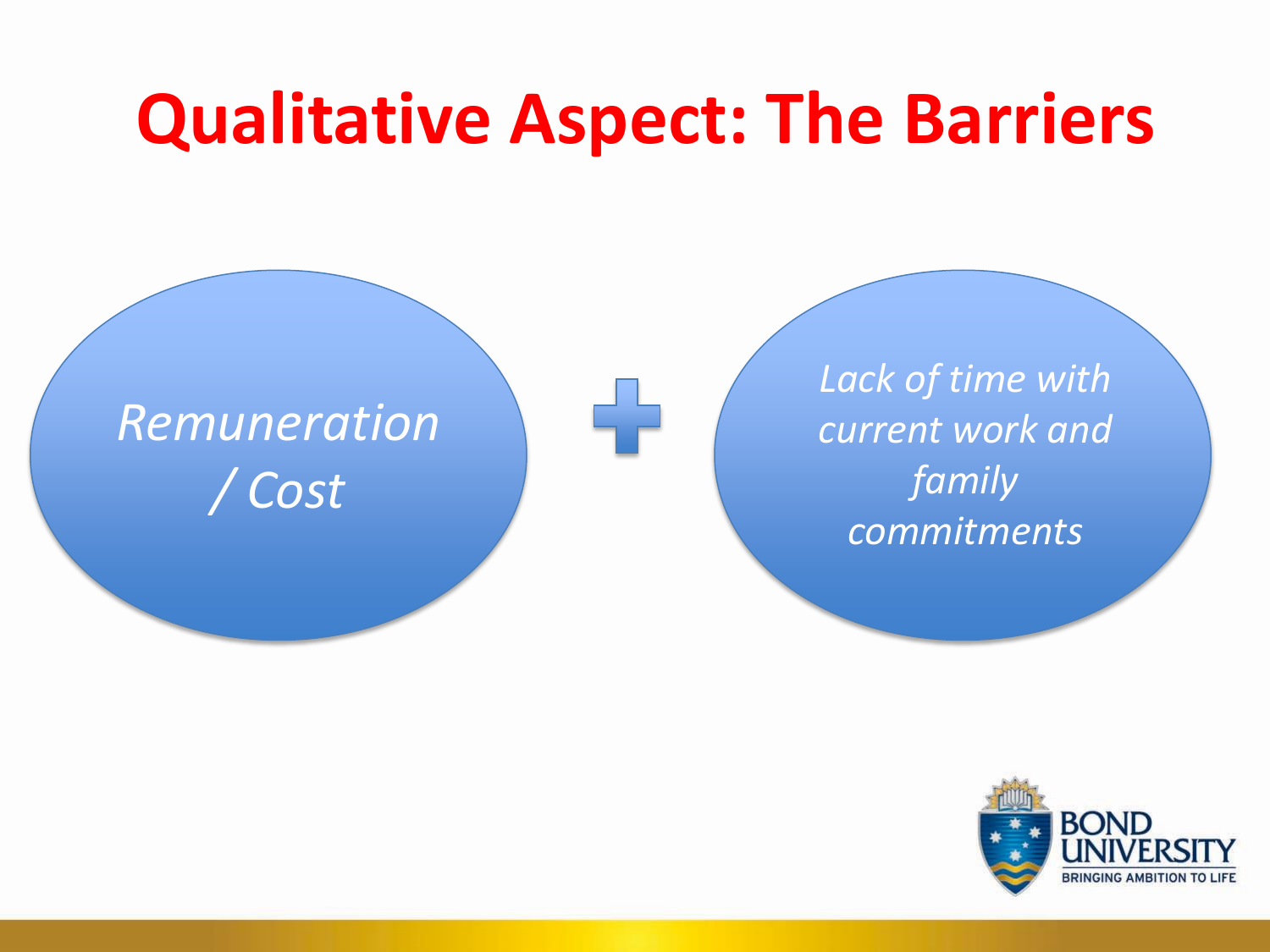# **Future Program**

- 1. Development of a mentoring platform to support the professional and workforce development needs of Health Psychologists in Australia
- 2. Tailor other APS CHP services to better meet the needs of recent graduates/early-career Health Psychologists
- 3. Use of technology to create face to face (teleconference)

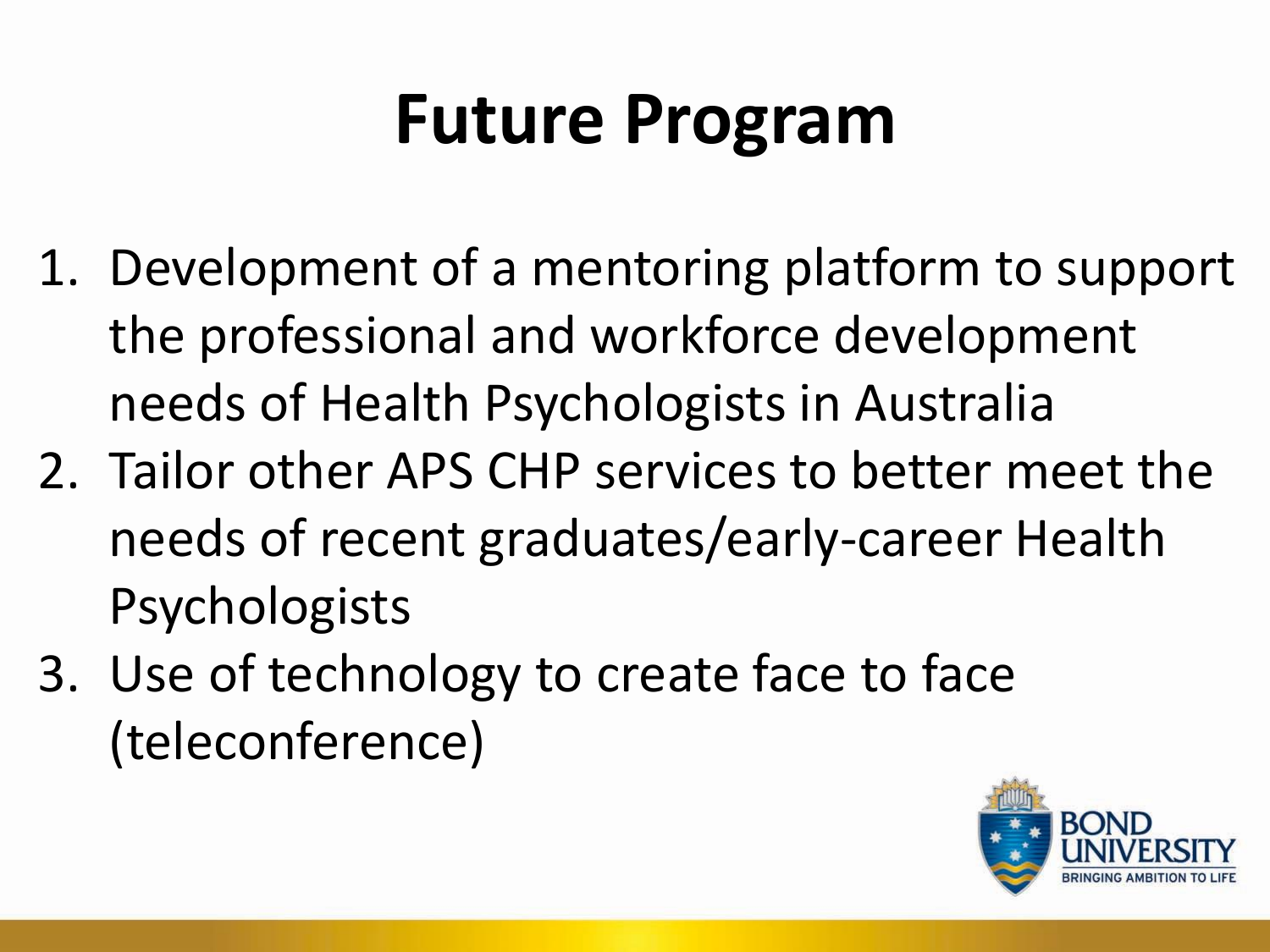# **Contact**

- Dr Peta Stapleton, Bond University
- E: [pstaplet@bond.edu.au](mailto:pstaplet@bond.edu.au)

### Health College APS

- Facebook: <https://www.facebook.com/auspschp/>
- Twitter: APS Health Psych @APS HealthPsych
- Web:<https://groups.psychology.org.au/chp/>